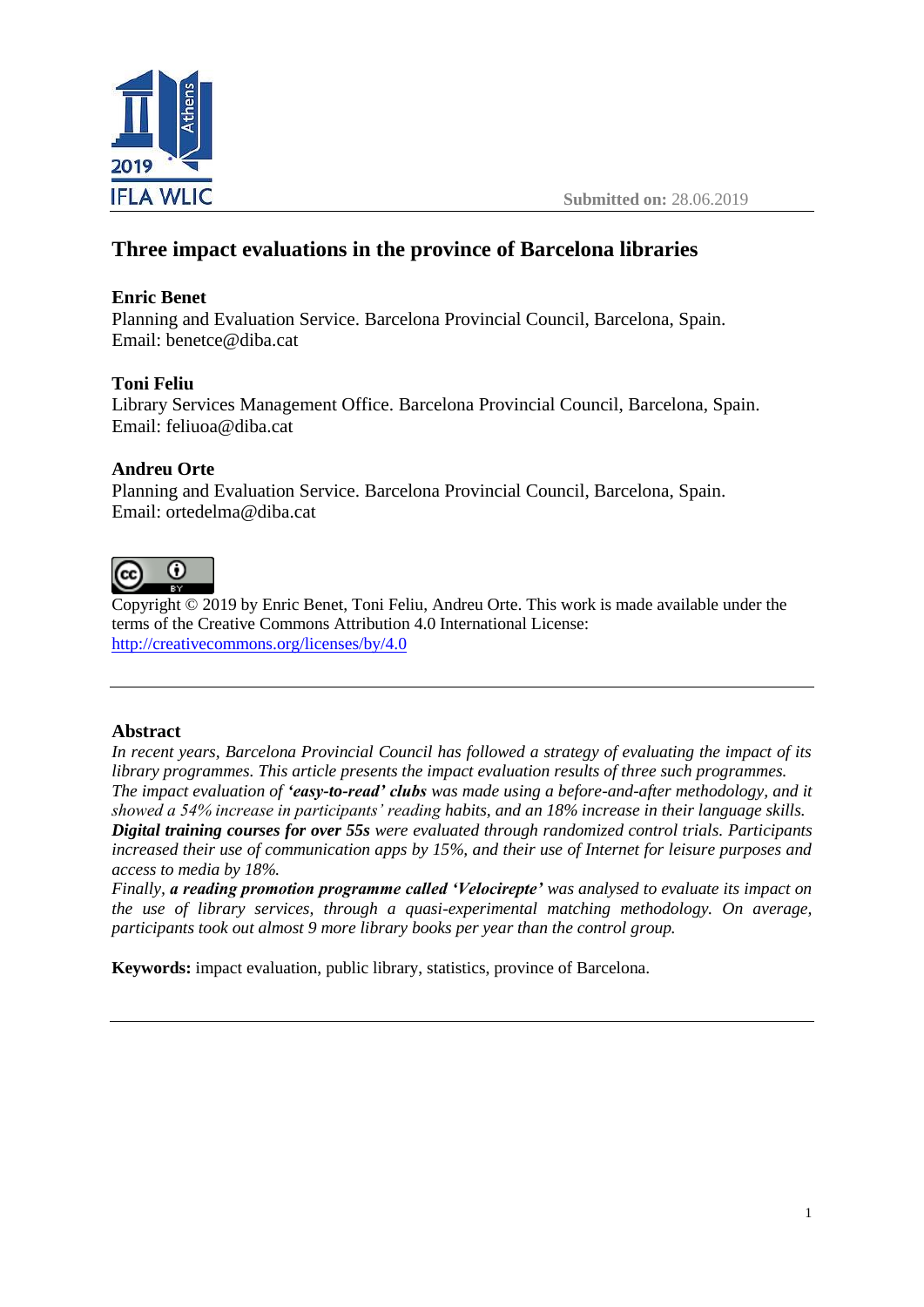## **1. Introduction**

The **Municipal Libraries Network** (MLN) of the province of Barcelona, which is supported, run and managed by Barcelona Provincial Council, consists of 227 libraries and 10 mobile libraries which provide a service to 252 of the 311 municipalities in the province of Barcelona. Almost the entire population of the province (98%) has a public library service or a mobile library service in their municipality.

The libraries in the MLN are municipally owned, and are managed jointly by the municipal councils and the Barcelona Provincial Council by means of agreements signed between the provincial body and each municipal council. In the city of Barcelona, the public library service is managed by the Barcelona Libraries Consortium, which is jointly owned by Barcelona City Council and Barcelona Provincial Council.

Its mission statement reads as follows: 'The **Library Services Management Office** (LSMO) of Barcelona Provincial Council advises and supports councils on establishing and developing their library services, and leads the Municipal Libraries Network of the province of Barcelona in order to ensure territorial balance and quality of service as regards libraries, and access to information, knowledge and culture for all citizens.'

The LSMO has been undertaking projects directly related to the concept of continuous improvement for some years. These projects were designed to help the managers of municipal library services to improve their service by completing successive series of continuous improvement processes. The longest running project is the **Libraries Benchmarking Quality Circle**. It was established in 2004, and is an instrument to support the evaluation and improvement of the municipal library service, by comparing performance indicators (benchmarking).

The *raison d'être* of public services is the benefit they can provide for the people who use them and for the societies they serve. A public library service therefore does not exist to make many loans, schedule many activities or train many people, but instead public libraries were established as an instrument to educate citizens and to ensure universal access to information and culture. In short, they contribute to individual and social development in the direction that is considered desirable at any given time, according to a society's specific social and political vision.

Impact evaluation projects measure the extent to which public services contribute to the positive development of the individuals who receive their services and of the community as a whole, and measure whether the resources allocated to them are used in the most efficient and effective way to achieve this. This is not a simple calculation, as services do not impact on individuals and society in isolation. Instead, society evolves as a result of the combined impact of the various activities that take place within it, which are public and private, individual and collective, and are both heavily planned and highly spontaneous or disruptive.

For this reason, and because the traditional model of public libraries has been questioned in recent years, there has been a growing concern to demonstrate that public libraries effectively and efficiently contribute to both personal and collective development.

In 2013, the LSMO, in partnership with Barcelona Provincial Council's Planning and Evaluation Service, carried out a study on the **return on the MLN's investment**. This study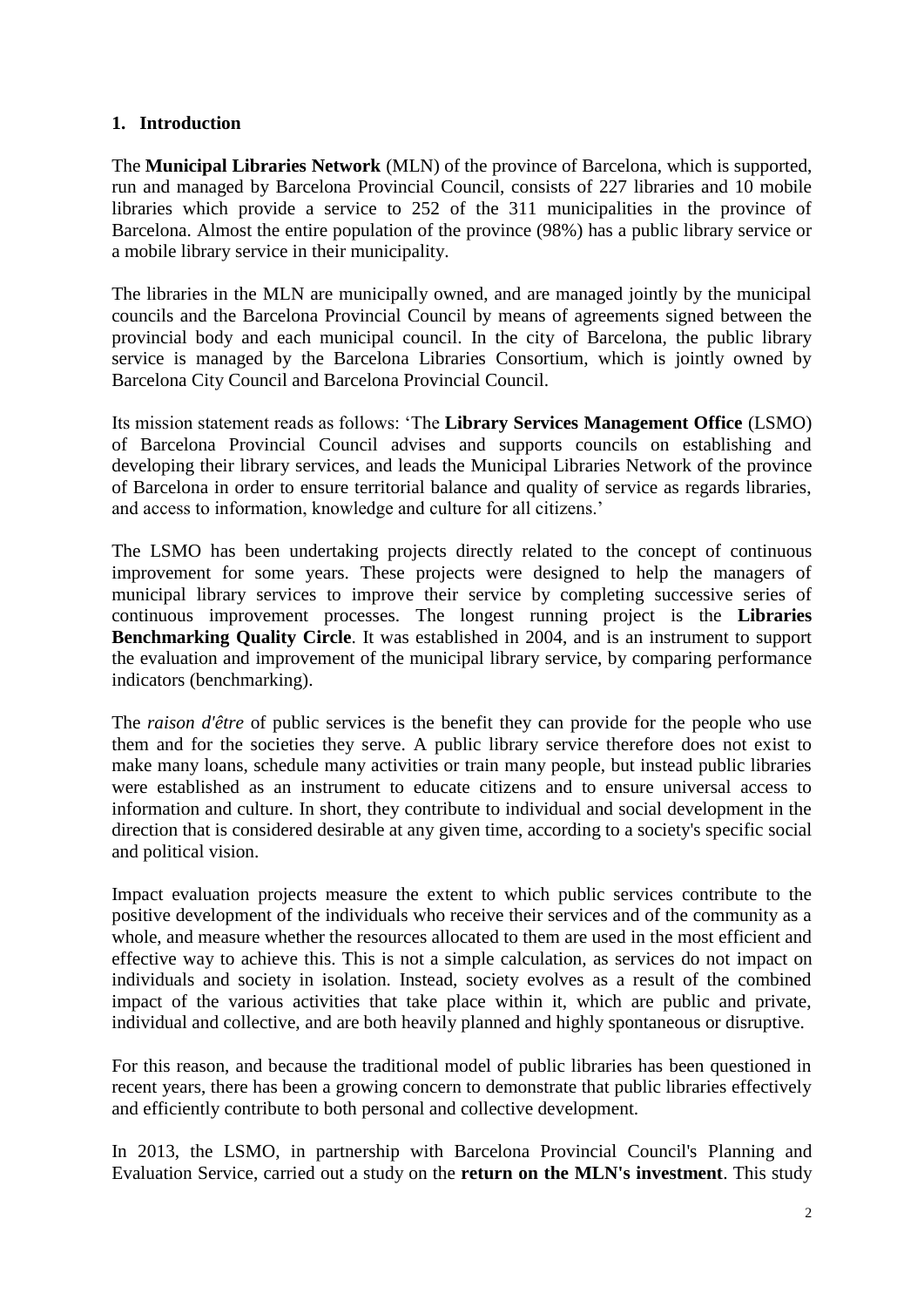concluded that every euro invested in maintaining the work done by the libraries in the MLN (maintenance of equipment and facilities, staff expenses, spending on activities, purchases of documentary collections and subscriptions) generated direct benefits amounting to €2.25 per user. It must be pointed out that the study did not include the initial investment, because its evaluation and inclusion in the study would have been methodologically very difficult, taking into account the size of the MLN and its expansion and prolonged deployment throughout the province. However, not all the services were incorporated in the benefits, and only the financial impact of the more traditional face-to-face public library services was defined. Accordingly, the indirect benefits of the use of these services were excluded from the benefits section; e.g. the library's ability to directly generate economic activity as a result of its activities, or to do so indirectly as a result of the individual development of its users, and the impact that this may have on the community as a whole.

Return on investment methodologies have been criticised due to their limitations in terms of incorporating the evaluation of the impact of actions, programmes and policies in the economic, social and community spheres, and indirect impacts in particular. A number of methodologies that attempt to incorporate these other values in the calculation of returns on investments have been developed for this reason. These projects measure the social return on investments.

In 2015, Barcelona Provincial Council's LSMO and Planning and Evaluation Service identified the areas for individual and social development in which the public library service would potentially provide benefits. Four areas of action of the libraries were identified in this **approach to social return:** the cultural area, the social area, the economic area and the educational-informational area. Fifteen specific potential benefits were classified in these areas. For each one, the study provides a conceptual evaluation of the benefits, identifies the actions and tools that public libraries provide and the services they offer, and which have been found to contribute effectively to the benefit being analysed, and finally, it describes the specific benefits.

As a result of the study of the social value of the libraries in the MLN, the LSMO decided to carry out impact evaluation studies of some of the actions and programmes carried out by LSMO libraries. This document presents the results of **three impact evaluations** which have been carried out over the last four years, which will be summarised in the following sections. The actions and programmes studied are: the Easy-to-Read Clubs, the Digital Training Courses for people over 55s, and the 'Velocirepte' reading promotion programme. Each of these three impact evaluations used a different methodological approach, taking the characteristics of the programme into account.

The simplest method to evaluate impacts, and the least robust, is known as the **before-andafter design**. Information regarding the beneficiaries of the policy both before and after its implementation is required if it is to be applied. The impact of the policy is obtained by calculating the difference between the average of the *outcome* for the sample of beneficiaries at each of the two points in time under consideration. The counterfactual is defined based on the same individuals' experience before the policy existed. If this method is to correctly estimate the impact of a policy, the key assumption is that there must be no other factor, other than the programme, which could have affected the *outcome* between the two points in time when the data was collected. This method was used to assess the impact of the **Easy-to-Read Clubs**.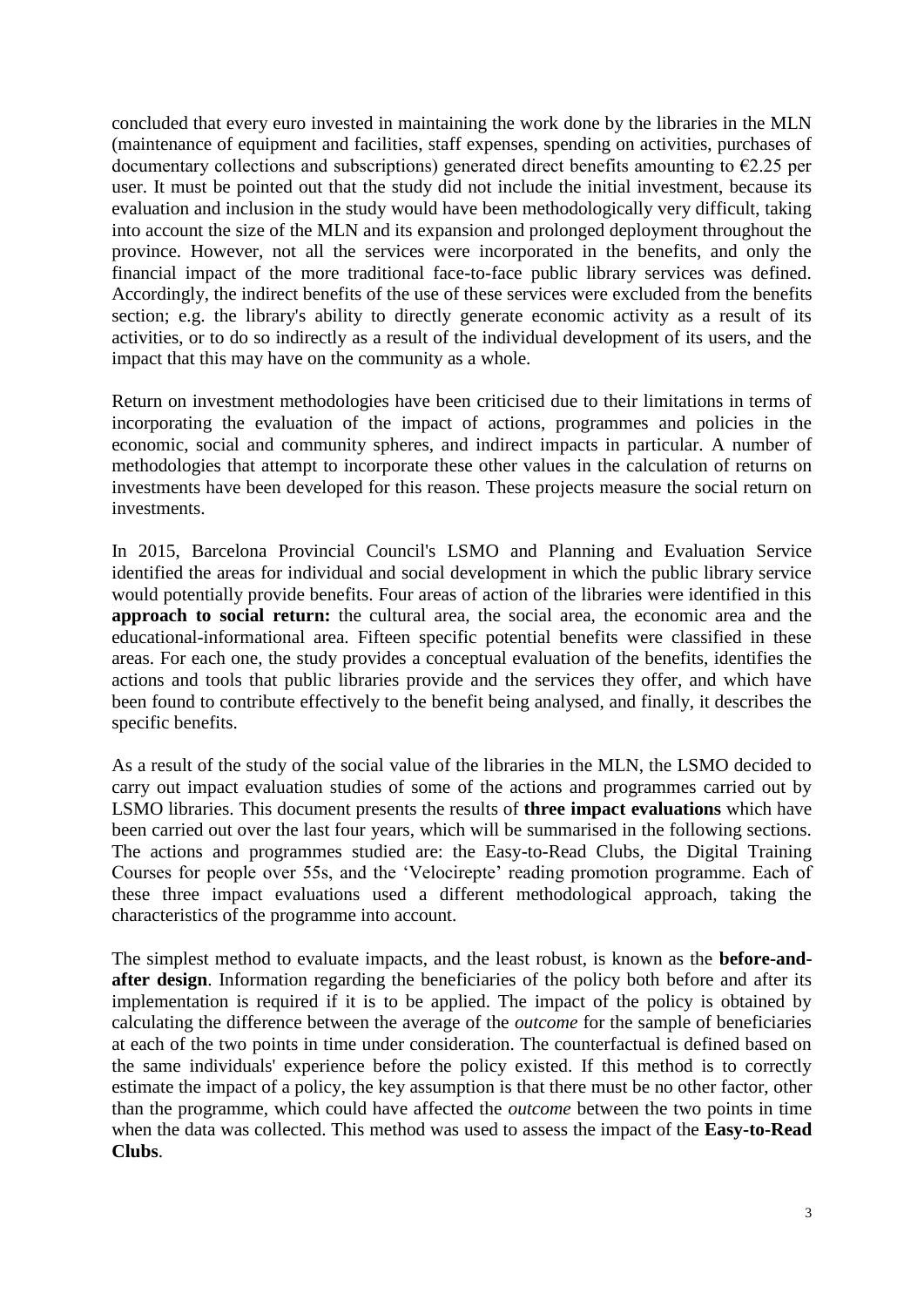**Experimental designs** are based on a population of potential beneficiaries of the programme or policy, and individuals participate or not according to a purely random assignment mechanism; the individuals who do not participate, i.e. the control group, are the counterfactual in this type of design. An experimental design was used for the **digital training courses for over 55s**.

The common feature of **quasi-experimental designs** is that individuals' participation in the programme is not defined by a random procedure (either because the individuals themselves choose whether they participate or not, or because another agent makes this decision, or for both reasons at the same time). In quasi-experimental designs, the counterfactual is defined based on the individuals who do not participate in the programme (and who have similar characteristics to the participants), who then make up the comparison group. A quasiexperimental design was used in the evaluation of the **'Velocirepte' reading promotion programme**.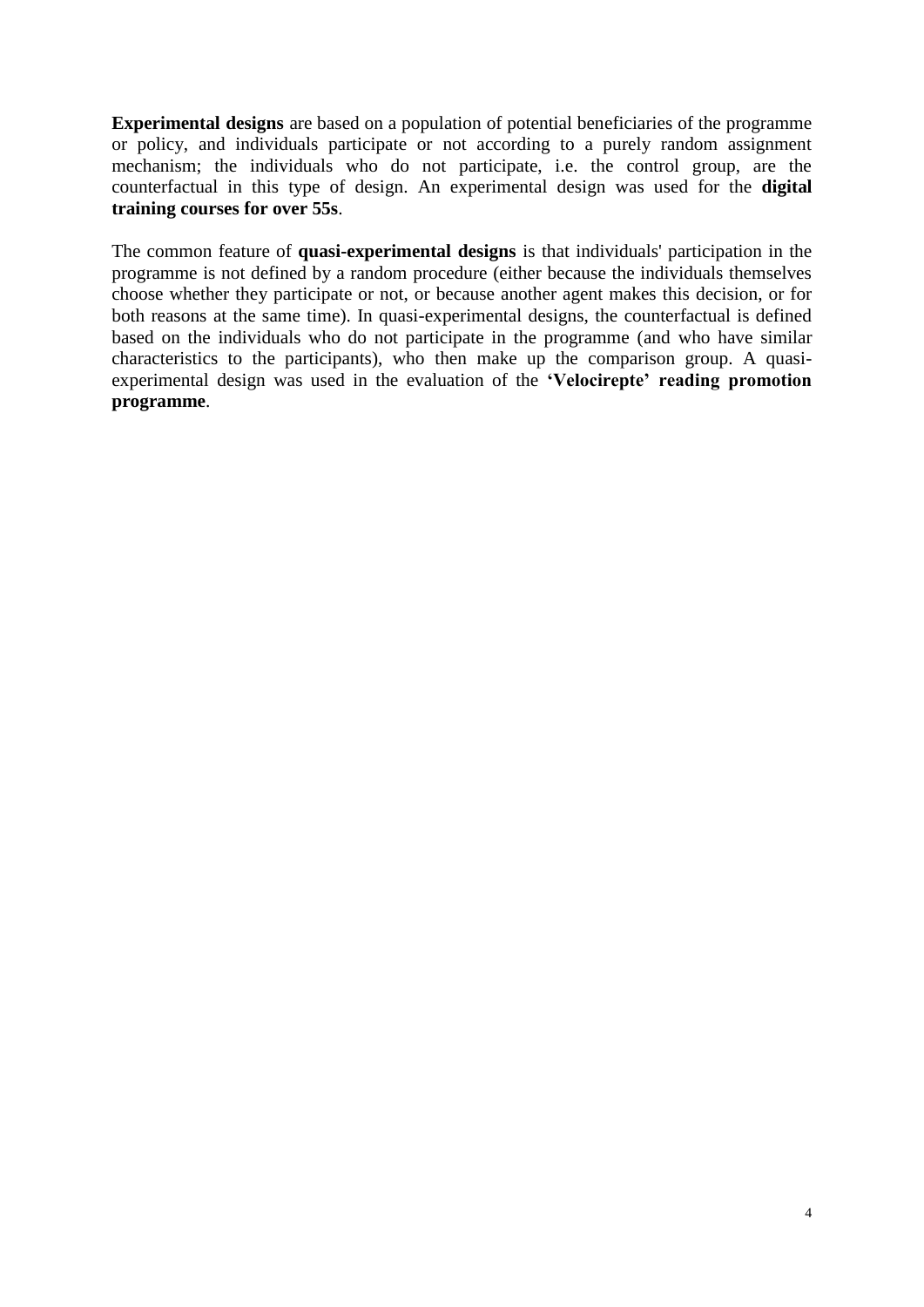### **2. Easy-to-read clubs**

### **2.1. Description and objectives of the programme**

Public libraries are entrusted with guaranteeing access to knowledge and culture for all citizens and strive to provide specific services and materials for people who are unable to use the usual services and resources, such as disabled people and readers who have limited literacy skills.

The libraries in the Municipal Libraries Network (MLN) in the province of Barcelona work through Easy-to-read clubs (ERCs) to help citizens who are less able to read texts to develop their reading skills and habits in order to enhance their reading comprehension of Catalan or Spanish, and to engage in a type of reading that is meaningful for their personal development and for their integration and engagement with the society in which they live.

#### **2.2. Type of evaluation and methodology**

In 2017, the Barcelona Provincial Council's Library Services Management Office decided to carry out an evaluation process to ascertain the impact of the ERCs in the MLN, in both cognitive and social terms<sup>1</sup>.

12 ERCs (out of a total of more than 70) were selected, based on several criteria: their history (they had to be well-established), their duration (ERCs lasting a year or a school year), the type of participants (ERCs with both temporary and permanent participants), materials (ERCs using books with an Easy Reading label or combining books with and without an Easy Reading label) and different profiles of participants in the ERCs (people with reading difficulties, people with a mental health disorder, etc).

A before-and-after design was used, and the data needed for the impact evaluation  $2$  was compiled mainly by means of a questionnaire designed for that purpose, which was completed at two points in time: when the participants registered for the ERCs, and after its conclusion, at the end of the last session in the course. Both questionnaires were distributed to the participants in the ERCs, and included several items classified according to different dimensions of analysis.

#### **2.3. Main results of the impact evaluation**

 $\overline{a}$ 

The figure below shows the main results of the impact calculation.

<sup>&</sup>lt;sup>1</sup> An evaluation of the implementation of the programme was also carried out, which included a description of the profile of programme participants, the development of the programme, and the participants' satisfaction with the programme.

<sup>&</sup>lt;sup>2</sup> Two qualitative techniques were also used for the implementation evaluation: non-participant observation (i.e. presence at workshops taking place, but with no intervention in its dynamics), and in-depth interviews (with a selection of agents for coordination, management and promotion of the ERCs).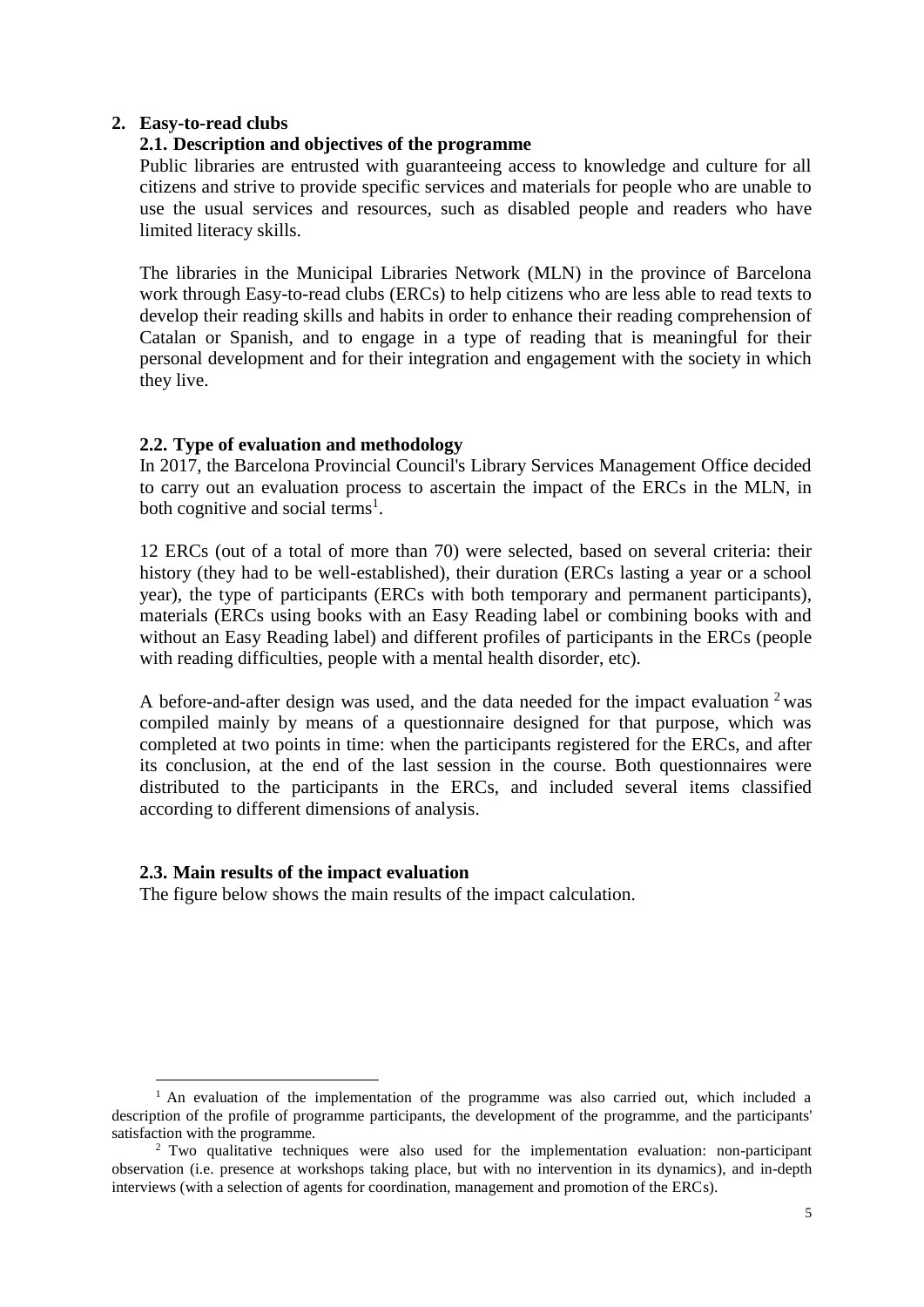

Figure 1. Average % increase in the items in each dimension

From a general perspective, the dimension that received the greatest impact was reading habits, which increased by more than 50%. Although the greatest increase in reading occurred in the books with the Easy Reading label (78%), reading of non-adapted books also increased (30%).

A significant impact on the improvement of language skills (18%) was noted, including the diversity of vocabulary, reading comprehension, fluent communication, and the construction of sentences and general knowledge of Spanish and of Catalan in particular.

Participation in the ERCs increases the indicators that analysed the social dimension by an average of 9%. ERCs foster social integration by creating new social relationships between the participants (which in turn reduce situations of social isolation and, on a personal level, boredom), and they foster social cohesion through participation in nongovernmental organisations and learning about the language and culture of the territory.

ERCs increase the use of library services by 8%. The frequency of visits to the library is improved, which indirectly results in a higher profile and libraries opening up towards segments of the population which previously used and related to the library services to a limited extent. In more specific terms, the uses of some library services increased: these included courses, workshops and other cultural activities.

The impact on the participants' cultural activity and their personal well-being is practically non-existent.

The evaluation team passed on the results of the evaluation to the Library Services Management Office of Barcelona Provincial Council, to the libraries organising the ERCs, and to the Easy-to-Read Association.

The full results of this evaluation are available via the following link: [https://www.diba.cat/documents/16060163/23868316/2017\\_avaluacio\\_impacte\\_CLF\\_inf](https://www.diba.cat/documents/16060163/23868316/2017_avaluacio_impacte_CLF_informe.pdf/965b7f18-59f6-430a-96c3-6f9359df2bf2) [orme.pdf/965b7f18-59f6-430a-96c3-6f9359df2bf2](https://www.diba.cat/documents/16060163/23868316/2017_avaluacio_impacte_CLF_informe.pdf/965b7f18-59f6-430a-96c3-6f9359df2bf2)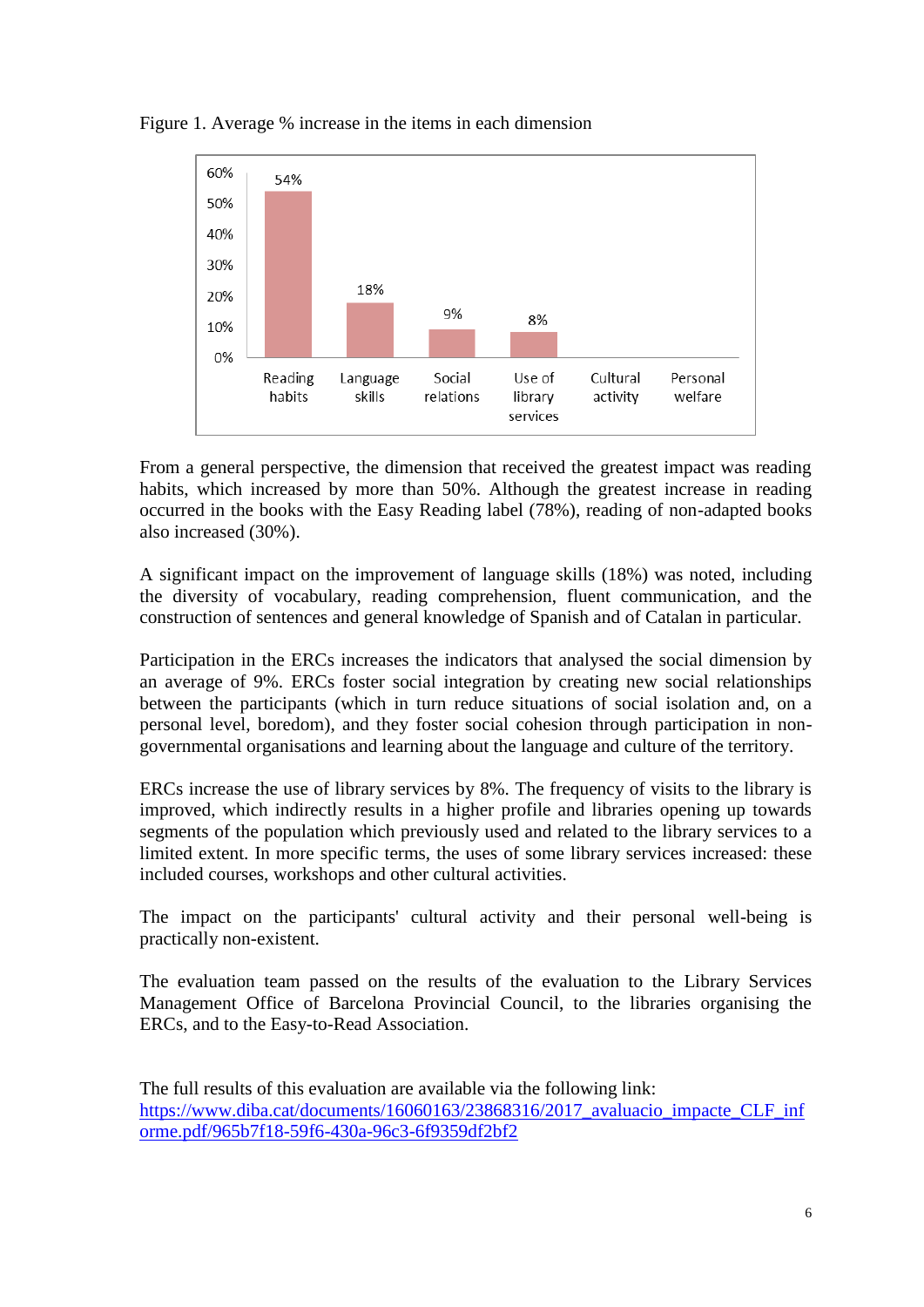## **3. Digital training courses for over 55s**

### **3.1. Description and objectives of the programme**

The Digital Training Courses are aimed at people over 55 years of age, and are organised by the Pere Tarrés Foundation and the Vodafone Spain Foundation, in partnership with the Municipal Libraries Network of the province of Barcelona. The workshops are funded by the Vodafone España Foundation.

This activity began in 2014, and almost 800 people took part in the first two yearly editions, in 27 libraries in the Municipal Libraries Network of the province of Barcelona.

In the 2016 edition, which was the subject of the evaluation, the workshops consisted of three modules, with each module lasting four hours:

- (1) 'How your smartphone works'
- (2) 'Photos and videos with your mobile. Show your creativity'
- (3) 'Apps and WhatsApp, instant communication using your mobile'

The participating libraries were able to choose between offering all three modules, or only the last two.

#### **3.2. Type of evaluation and methodology**

The evaluation examined the impact of the workshops on use of the Internet in order to carry out a range of activities and tasks, which were directly related to both the contents of the course and to other possible uses of the Internet. The impact of the workshops on the quality and quantity of the individuals' social relationships was also studied.

The evaluation was carried out by means of an experimental design, and places in the workshops at each library were assigned to people interested in attending the workshop by means of a draw, which created two homogeneous groups of users requesting places: those who would actually attend the workshops and those who would not attend the workshops, i.e. the control group.

The data necessary for the evaluation was collected primarily through a questionnaire designed for that purpose, which was completed at two points in time: when preregistering for the courses, and an average of 4 months after the workshops had ended. The two questionnaires were distributed among the people who attended the workshops and those who were not assigned a place.

Sixteen libraries and almost 500 people took part in the experimental project and monitoring data for 300 people was obtained.

### **3.3. Main results of the impact evaluation**

The study shows that attendance at the workshops is associated with a statistically significant increase of 13% in the frequency of use of any application related to communication (WhatsApp, Facebook, etc.) and with a similar increase of 18% in the frequency of Internet use for any purpose related to leisure and media access. It was not possible to associate attending the workshops with any statistically significant increase in the use of apps or tasks individually, except for using the Internet to sell items, or with variations in the variables that measure aspects of the individuals' social network.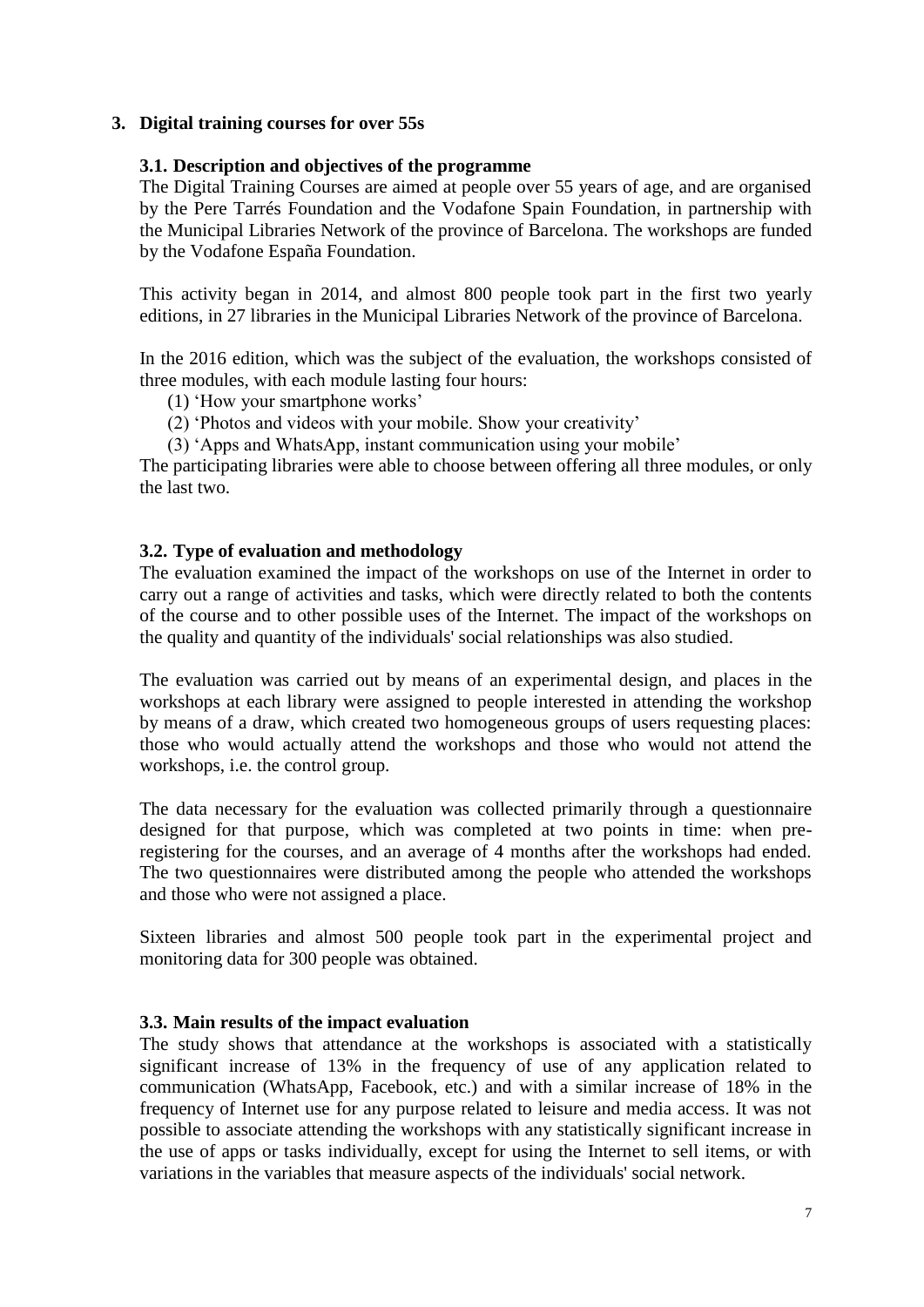The results show that the workshops only had an impact on the topics covered in the workshops, i.e. what could be described as a direct impact, but not on using the Internet for other activities or on the social network of the participating individuals, i.e. indirect impact.

Two aspects of the workshops and the evaluation should be considered when assessing these results. First, the short duration of the workshops and therefore their limited content, and second, the applicants' prior personal characteristics in terms of their education and Internet use. This aspect, combined with the fact that there were similar relevant increases in Internet use for different reasons in both the treatment and control groups, may indicate that the individuals in both groups learned to use different tools and applications, either on their own, or thanks to the workshop, or a combination of both.

The evaluation team recommended to the organising bodies that, in order to improve some concrete topics related to the participants' digital education, these concepts should be specifically included in the contents of the course. It also suggested that, in order to enhance the impact of the workshops, an attempt could be made to recruit people with lower levels of prior knowledge and use of the Internet.

The full results of this evaluation are available via the following link: [http://ivalua.cat/documents/1/04\\_09\\_2017\\_07\\_04\\_40\\_AvaluacioTallers\\_Ivalua\\_DIBA\\_C](http://ivalua.cat/documents/1/04_09_2017_07_04_40_AvaluacioTallers_Ivalua_DIBA_CAST.pdf) [AST.pdf](http://ivalua.cat/documents/1/04_09_2017_07_04_40_AvaluacioTallers_Ivalua_DIBA_CAST.pdf)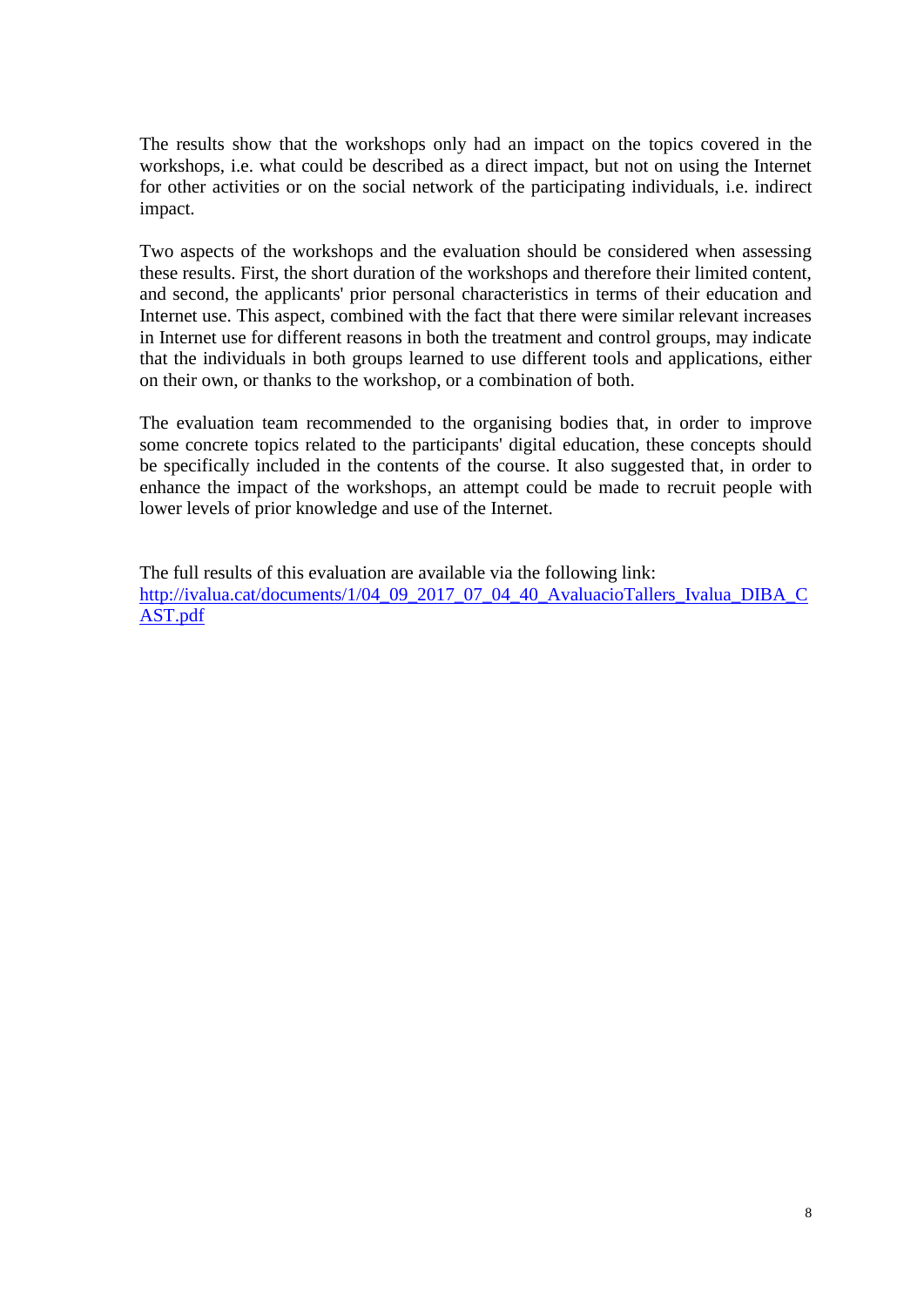### **4. The 'Velocirepte'<sup>3</sup> reading promotion program**

#### **4.1. Description and objectives of the programme**

'Velocirepte, the reading challenge' is a programme run by the Barcelona Libraries Consortium to promote reading among users of Barcelona's Libraries. The immediate background to the 'Velocirepte' programme lies in the experience of one of the city's libraries (Sagrada Familia Library) in 2016, which encouraged reading by applying concepts taken from gamification theories.

The guidelines of the 2018 edition of the 'Velocirepte' programme specified that the objective of the programme was 'to promote reading among the users of Barcelona's Libraries'. A second objective was also mentioned in several communication initiatives: 'to discover new authors and/or subjects which would otherwise not have been read'.

The 'Velocirepte' programme ran from January to December 2018, and consisted of reading at least one book per month on a specific suggested challenge (i.e. topic).

#### **4.2. Type of evaluation and methodology**

The impact evaluation<sup>4</sup> endeavoured to determine the impact of the 'Velocirepte' programme on the use of the loan service, as well as on other library services (Wi-Fi, Internet access by public computers).

The evaluation took place from January to March 2019, after the 2018 edition of the programme.

An impact evaluation was carried out<sup>5</sup> using a quasi-experimental methodology, using the matching technique. This technique consists of creating a control group composed of individuals who are not subject to the policy or programme, each of which has identical characteristics to one of the individuals who does participate in the programme. Personal characteristics (age, gender, nationality and neighbourhood of residence) were taken into account for the 'Velocirepte' programme, as well as the individuals' history of using library services (loans, Wi-Fi connections and uses of libraries' computers for Internet access). Two groups of people were therefore established: those registered on the programme ('Velocirepte' group), and those not registered on the programme (control group).

#### **4.3. Main results of the impact evaluation**

 $\overline{a}$ 

The figure below summarises the main result of the impact calculation. The number of loans prior to the start of the programme (2016, 2017) was very similar for the two groups analysed: the 'Velocirepte' group and the control group.

<sup>&</sup>lt;sup>3</sup> 'Velocirepte' is a word that combines 'velociraptor' a dinosaur known for its speed, and the Catalan word 'repte', which in means 'challenge'. The promotional image of this library programme was a velociraptor reading a book.

 $\frac{4}{4}$  An evaluation was also carried out of the implementation of the programme, which included a description of the profile of the programme participants, the extent of monitoring of the programme, and the participants' satisfaction with the programme.

<sup>&</sup>lt;sup>5</sup>Data from the database of programme participants, the database of uses of Barcelona libraries, and satisfaction surveys from programme participants were also used for the implementation evaluation.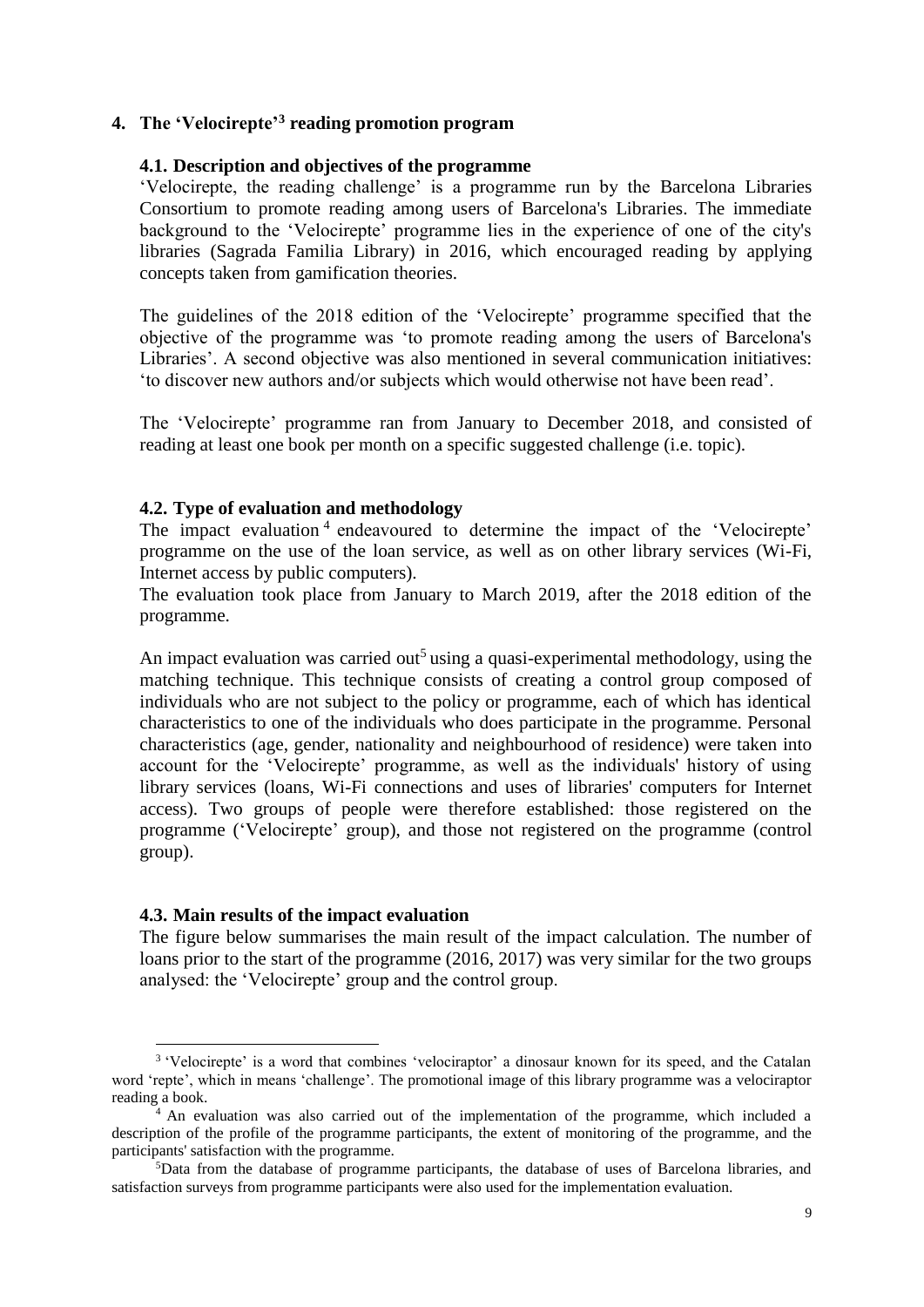In 2018, the difference between the average for the two groups was almost 9 loans more for the group of participants in the 'Velocirepte' programme, which showed that the programme had a positive impact on the use of the library loan service.



Figure 2. Average loans 2016-2018, 'Velocirepte' group and control group

Furthermore, the 'Velocirepte' programme did not reduce the previous levels of use of the loan service; i.e., the uses of the loan service created by the 'Velocirepte' programme were complementary to the previous uses.

As expected in a programme that stimulated reading, the 'Velocirepte' programme had a non-significant impact on the use of Wi-Fi services and on the use of libraries' computers for Internet access.

The evaluation (particularly the implementation evaluation that complemented the impact evaluation) enabled the evaluation team to make some recommendations arising from the work carried out:

- a. identify new means of access to the programme for specific groups that would increase the participating population
- b. consider the possibility of limiting the reading challenges in future editions to the months of January-June and September-December and complement the months in the middle of summer - July and August - with other formulas to encourage reading, such as recommendations
- c. involve the library staff in the definition of the challenges and highlight the specific contents of the libraries' collection
- d. make improvements to the user management applications and recording of the challenges.

These recommendations were passed on to the Barcelona Libraries Consortium, which will take them into account for the next edition of the 'Velocirepte' programme, which is scheduled for 2020.

The full results of this evaluation are available via the following link: [https://transparencia.diba.cat/sites/transparencia.diba.cat/files/public/node/field\\_fitxers/ve](https://transparencia.diba.cat/sites/transparencia.diba.cat/files/public/node/field_fitxers/velocirepte_avaluacio_v_2019_04_25.pdf) locirepte avaluacio v 2019 04 25.pdf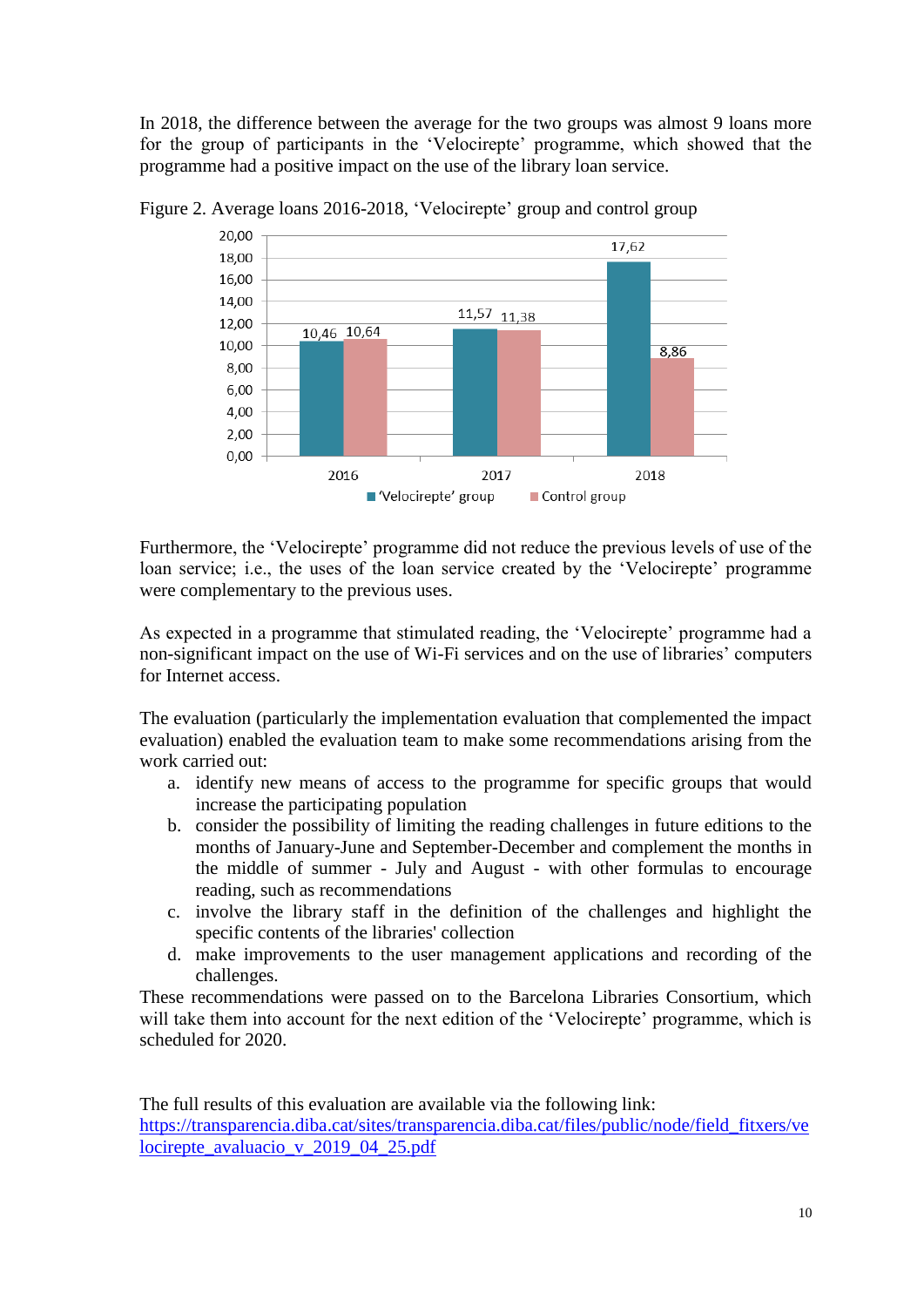## **5. Conclusions and challenges**

The challenges to be addressed by policymakers and public library specialists require a strategic vision of the direction in which the library service needs to evolve and, at the same time, they need to be open and sufficiently flexible to encourage the emergence and development of innovative projects linked to the future public library service.

Measurement of the impact of changes on the library service as a concept and on the services offered by public libraries must be possible. It must be possible to determine whether these changes favour the achievement of the ultimate goals of the public library service and whether they do so in an efficient manner. In other words, the planning of the development of services, programmes and policies must incorporate monitoring and control systems in their implementation that facilitate the easy collection of management data, in order to focus efforts on evaluation projects, and on the evaluation of the impact of policies and programmes in particular.

The studies and evaluations of public libraries and their users are available via the following link: <https://www.diba.cat/web/biblioteques/estudis>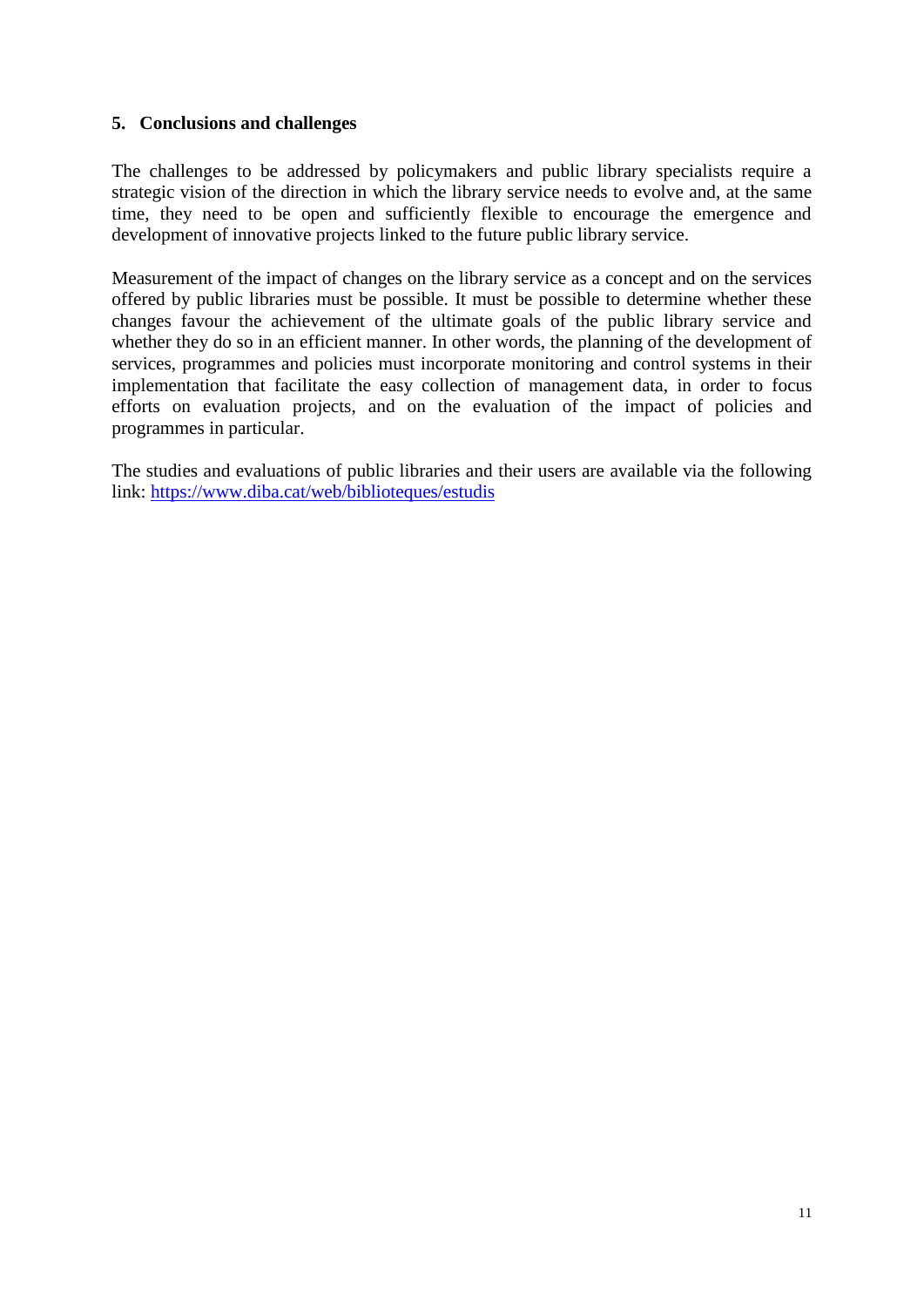#### **Acknowledgements**

Library Services Management Office, Barcelona Provincial Council Ester Omella Esperanza Paños Aleix Ballús Agnès Gelpí

Barcelona Libraries Consortium Anna Bröll Jordi Gual Rubén Guillén Anna Porta Anna Sust Maria de los Llanos González

Ivàlua (Catalan Institute of Public Policy Evaluation) Ramon Sabes-Figuera Óscar Ferré Federico Todeschini

ICC Consultors Xavier Fina

Easy-to-Read Association

Planning and Evaluation Service, Barcelona Provincial Council Xavier Bertrana Mercè Garriga Moisès Amorós

#### **Bibliography**

BLASCO, Jaume; CASADO, David. *Avaluació d'impacte*. *Manual*. 'Guies pràctiques sobre avaluació de polítiques públiques', 5. Barcelona: Ivàlua, 2009.

DIPUTACIÓ DE BARCELONA. *Avaluació dels Clubs de Lectura Fàcil*. Prepared by ICC Consultors / Xavier Fina, 2017.

FELIU, Toni. *El servei de biblioteca pública y l'avaluació: l'aposta de la Gerència de Serveis de Biblioteques de la Diputació de Barcelona*. COBDC, 2017.

LURIA, Maria. *El retorn a la inversió de la Xarxa de Biblioteques Municipals de la província de Barcelona 2007-2011*. Diputació de Barcelona, 2013.

ORTE, Andreu, BENET, Enric, GARRIGA, Mercè, AMORÓS, Moisès. 'Avaluació del programa Velocirepte'. Diputació de Barcelona, 2019.